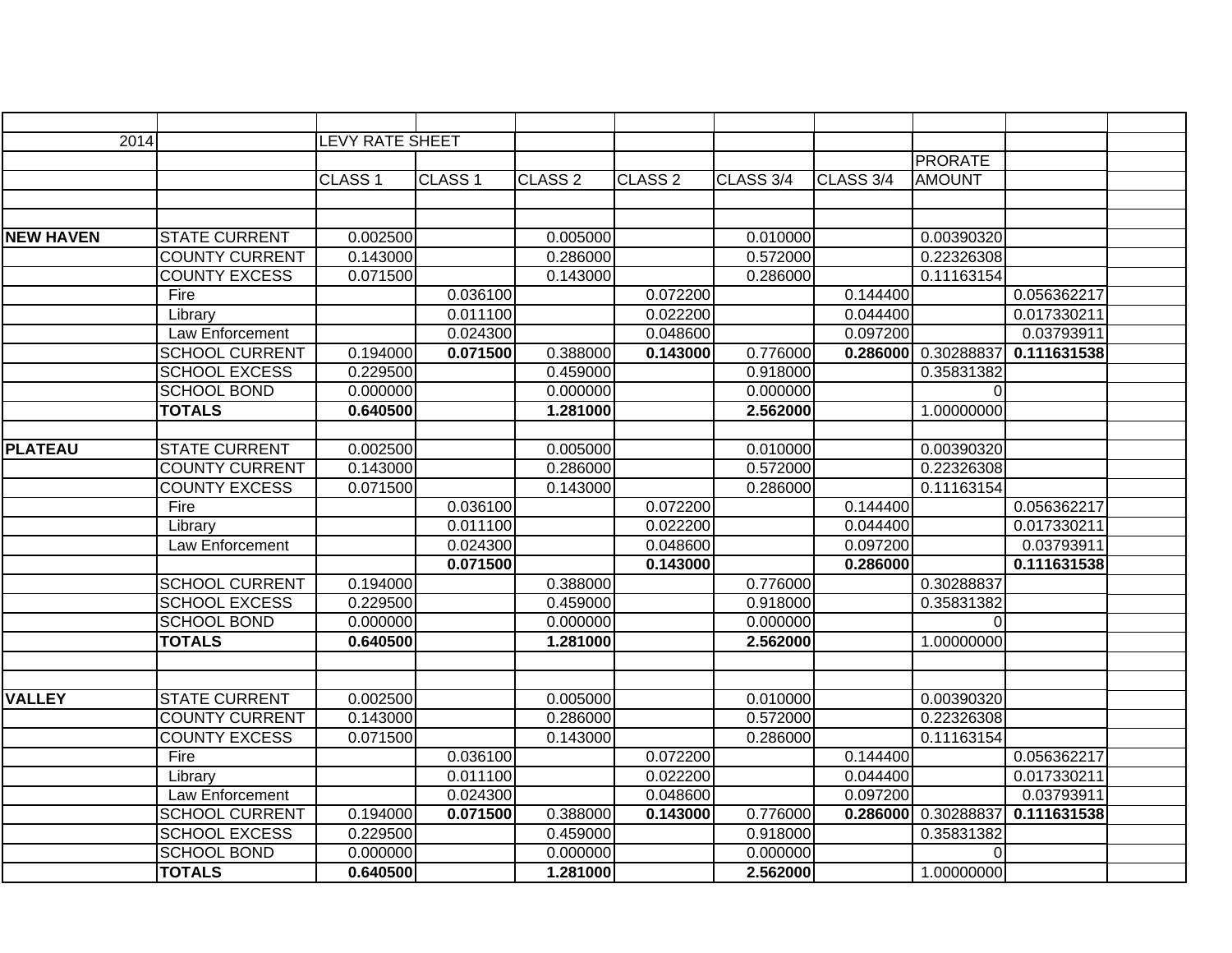| 2014                |                         | <b>LEVY RATE SHEET</b> |          |          |          |          |          |            |             |  |
|---------------------|-------------------------|------------------------|----------|----------|----------|----------|----------|------------|-------------|--|
|                     |                         |                        |          |          |          |          |          |            |             |  |
|                     |                         |                        |          |          |          |          |          |            |             |  |
|                     |                         |                        |          |          |          |          |          |            |             |  |
| <b>ANSTED</b>       | <b>STATE CURRENT</b>    | 0.002500               |          | 0.005000 |          | 0.010000 |          | 0.00330732 |             |  |
|                     | <b>COUNTY CURRENT</b>   | 0.143000               |          | 0.286000 |          | 0.572000 |          | 0.18917846 |             |  |
|                     | <b>COUNTY EXCESS</b>    | 0.071500               |          | 0.143000 |          | 0.286000 |          | 0.09458923 |             |  |
|                     | Fire                    |                        | 0.036100 |          | 0.072200 |          | 0.144400 |            | 0.04775764  |  |
|                     | Library                 |                        | 0.011100 |          | 0.022200 |          | 0.044400 |            | 0.014684482 |  |
|                     | Law Enforcement         |                        | 0.024300 |          | 0.048600 |          | 0.097200 |            | 0.032147109 |  |
|                     | <b>SCHOOL CURRENT</b>   | 0.194000               | 0.071500 | 0.388000 | 0.143000 | 0.776000 | 0.286000 | 0.2566477  | 0.094589231 |  |
|                     | <b>SCHOOL EXCESS</b>    | 0.229500               |          | 0.459000 |          | 0.918000 |          | 0.30361159 |             |  |
|                     | <b>SCHOOL BOND</b>      | 0.000000               |          | 0.000000 |          | 0.000000 |          | 0          |             |  |
|                     | <b>MUNICIPAL CURREN</b> | 0.115400               |          | 0.230800 |          | 0.461600 |          | 0.15266570 |             |  |
|                     | <b>TOTALS</b>           | 0.755900               |          | 1.511800 |          | 3.023600 |          | 1.00000000 |             |  |
|                     |                         |                        |          |          |          |          |          |            |             |  |
|                     |                         |                        |          |          |          |          |          |            |             |  |
|                     |                         |                        |          |          |          |          |          |            |             |  |
|                     |                         |                        |          |          |          |          |          |            |             |  |
| <b>FAYETTEVILLE</b> | <b>STATE CURRENT</b>    | 0.002500               |          | 0.005000 |          | 0.010000 |          | 0.00315896 |             |  |
|                     | <b>COUNTY CURRENT</b>   | 0.143000               |          | 0.286000 |          | 0.572000 |          | 0.18069244 |             |  |
|                     | <b>COUNTY EXCESS</b>    | 0.071500               |          | 0.143000 |          | 0.286000 |          | 0.09034622 |             |  |
|                     | Fire                    |                        | 0.036100 |          | 0.072200 |          | 0.144400 |            | 0.045615365 |  |
|                     | Library                 |                        | 0.011100 |          | 0.022200 |          | 0.044400 |            | 0.014025777 |  |
|                     | Law Enforcement         |                        | 0.024300 |          | 0.048600 |          | 0.097200 |            | 0.03070508  |  |
|                     | <b>SCHOOL CURRENT</b>   | 0.194000               | 0.071500 | 0.388000 | 0.143000 | 0.776000 | 0.286000 | 0.24513520 | 0.090346222 |  |
|                     | <b>SCHOOL EXCESS</b>    | 0.229500               |          | 0.459000 |          | 0.918000 |          | 0.28999242 |             |  |
|                     | <b>SCHOOL BOND</b>      | 0.000000               |          | 0.000000 |          | 0.000000 |          | $\Omega$   |             |  |
|                     | <b>MUNICIPAL CURREN</b> | 0.088400               |          | 0.176800 |          | 0.353600 |          | 0.11170078 |             |  |
|                     | <b>MUNICIPAL EXCESS</b> | 0.062500               |          | 0.125000 |          | 0.250000 |          | 0.07897397 |             |  |
|                     | <b>TOTALS</b>           | 0.791400               |          | 1.582800 |          | 3.165600 |          | 1.00000000 |             |  |
|                     |                         |                        |          |          |          |          |          |            |             |  |
|                     |                         |                        |          |          |          |          |          |            |             |  |
|                     |                         |                        |          |          |          |          |          |            |             |  |
|                     |                         |                        |          |          |          |          |          |            |             |  |
|                     |                         |                        |          |          |          |          |          |            |             |  |
|                     |                         |                        |          |          |          |          |          |            |             |  |
|                     |                         |                        |          |          |          |          |          |            |             |  |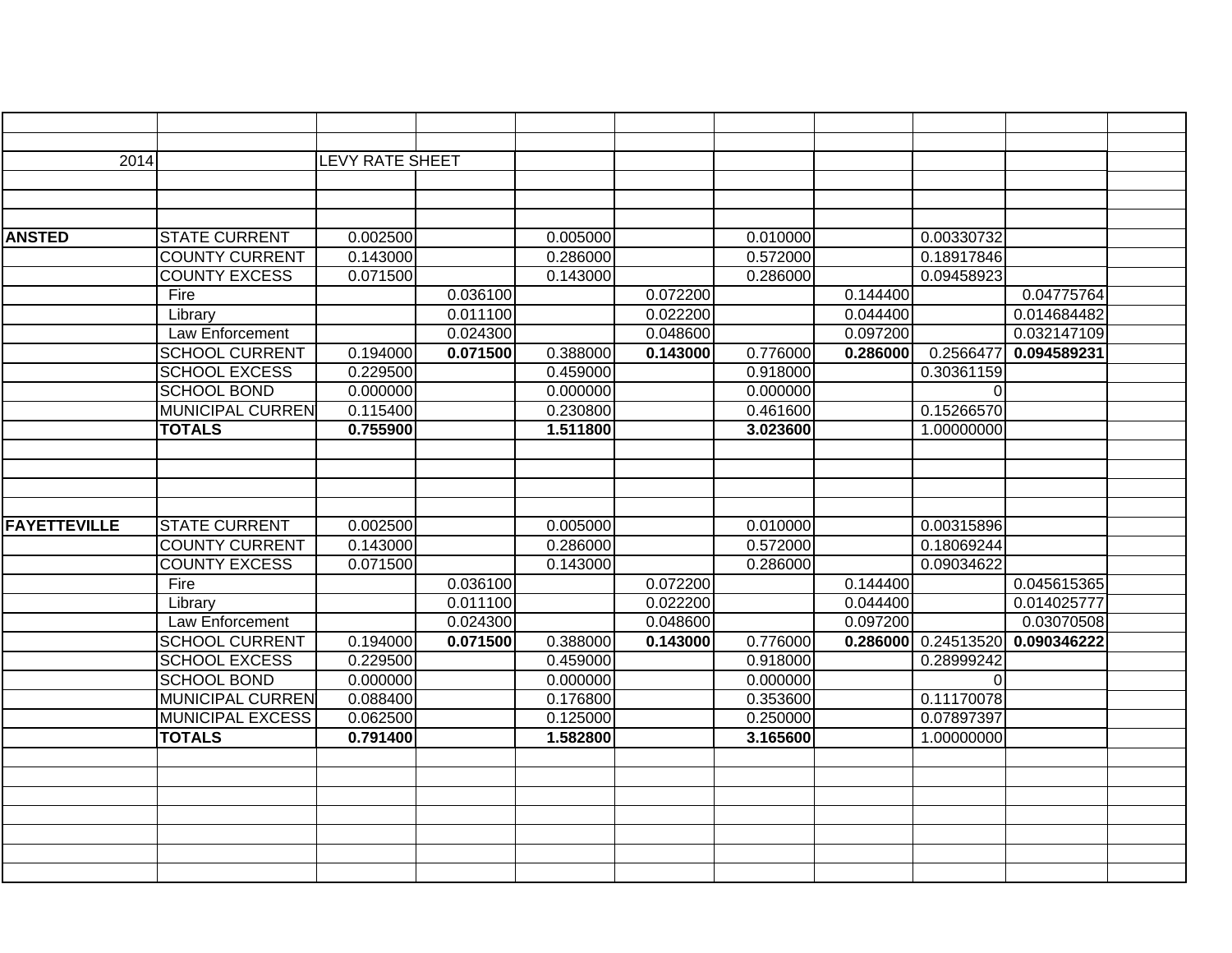| 2014                 |                         | <b>LEVY RATE SHEET</b> |          |                    |          |                  |          |               |             |  |
|----------------------|-------------------------|------------------------|----------|--------------------|----------|------------------|----------|---------------|-------------|--|
|                      |                         | CLASS <sub>1</sub>     |          | CLASS <sub>2</sub> |          | <b>CLASS 3-4</b> |          | <b>AMOUNT</b> |             |  |
| <b>MEADOW BRIDGE</b> | <b>STATE CURRENT</b>    | 0.002500               |          | 0.005000           |          | 0.010000         |          | 0.00329077    |             |  |
|                      | <b>COUNTY CURRENT</b>   | 0.143000               |          | 0.286000           |          | 0.572000         |          | 0.1882322     |             |  |
|                      | <b>COUNTY EXCESS</b>    | 0.071500               |          | 0.143000           |          | 0.286000         |          | 0.0941161     |             |  |
|                      | Fire                    |                        | 0.036100 |                    | 0.072200 |                  | 0.144400 |               | 0.047518757 |  |
|                      | Library                 |                        | 0.011100 |                    | 0.022200 |                  | 0.044400 |               | 0.014611031 |  |
|                      | Law Enforcement         |                        | 0.024300 |                    | 0.048600 |                  | 0.097200 |               | 0.03198631  |  |
|                      | <b>SCHOOL CURRENT</b>   | 0.194000               | 0.071500 | 0.388000           | 0.143000 | 0.776000         | 0.286000 | 0.25536396    | 0.094116098 |  |
|                      | <b>SCHOOL EXCESS</b>    | 0.229500               |          | 0.459000           |          | 0.918000         |          | 0.30209293    |             |  |
|                      | <b>SCHOOL BOND</b>      | 0.000000               |          | 0.000000           |          | 0.000000         |          | $\Omega$      |             |  |
|                      | <b>MUNICIPAL CURREN</b> | 0.119200               |          | 0.238400           |          | 0.476800         |          | 0.15690404    |             |  |
|                      | <b>TOTALS</b>           | 0.759700               |          | 1.519400           |          | 3.038800         |          | 1.00000000    |             |  |
|                      |                         |                        |          |                    |          |                  |          |               |             |  |
| <b>MONTGOMERY</b>    | <b>STATE CURRENT</b>    | 0.002500               |          | 0.005000           |          | 0.010000         |          | 0.00301932    |             |  |
|                      | <b>COUNTY CURRENT</b>   | 0.143000               |          | 0.286000           |          | 0.572000         |          | 0.17270531    |             |  |
|                      | <b>COUNTY EXCESS</b>    | 0.071500               |          | 0.143000           |          | 0.286000         |          | 0.08635266    |             |  |
|                      | Fire                    |                        | 0.036100 |                    | 0.072200 |                  | 0.144400 |               | 0.043599034 |  |
|                      | Library                 |                        | 0.011100 |                    | 0.022200 |                  | 0.044400 |               | 0.013405797 |  |
|                      | Law Enforcement         |                        | 0.024300 |                    | 0.048600 |                  | 0.097200 |               | 0.029347826 |  |
|                      | <b>SCHOOL CURRENT</b>   | 0.194000               | 0.071500 | 0.388000           | 0.143000 | 0.776000         | 0.286000 | 0.23429952    | 0.086352657 |  |
|                      | <b>SCHOOL EXCESS</b>    | 0.229500               |          | 0.459000           |          | 0.918000         |          | 0.27717391    |             |  |
|                      | <b>SCHOOL BOND</b>      | 0.000000               |          | 0.000000           |          | 0.000000         |          | $\Omega$      |             |  |
|                      | <b>MUNICIPAL CURREN</b> | 0.125000               |          | 0.250000           |          | 0.500000         |          | 0.15096618    |             |  |
|                      | <b>MUNICIPAL EXCESS</b> | 0.062500               |          | 0.125000           |          | 0.250000         |          | 0.07548309    |             |  |
|                      | <b>TOTALS</b>           | 0.828000               |          | 1.656000           |          | 3.312000         |          | 1.00000000    |             |  |
|                      |                         |                        |          |                    |          |                  |          |               |             |  |
| <b>MOUNT HOPE</b>    | <b>STATE CURRENT</b>    | 0.002500               |          | 0.005000           |          | 0.010000         |          | 0.00301932    |             |  |
|                      | <b>COUNTY CURRENT</b>   | 0.143000               |          | 0.286000           |          | 0.572000         |          | 0.17270531    |             |  |
|                      | <b>COUNTY EXCESS</b>    | 0.071500               |          | 0.143000           |          | 0.286000         |          | 0.08635266    |             |  |
|                      |                         |                        | 0.036100 |                    | 0.072200 |                  | 0.144400 |               | 0.043599034 |  |
|                      |                         |                        | 0.011100 |                    | 0.022200 |                  | 0.044400 |               | 0.013405797 |  |
|                      |                         |                        | 0.024300 |                    | 0.048600 |                  | 0.097200 |               | 0.029347826 |  |
|                      | <b>SCHOOL CURRENT</b>   | 0.194000               | 0.071500 | 0.388000           | 0.143000 | 0.776000         | 0.286000 | 0.23429952    | 0.086352657 |  |
|                      | <b>SCHOOL EXCESS</b>    | 0.229500               |          | 0.459000           |          | 0.918000         |          | 0.27717391    |             |  |
|                      | <b>SCHOOL BOND</b>      | 0.000000               |          | 0.000000           |          | 0.000000         |          | $\Omega$      |             |  |
|                      | <b>MUNICIPAL CURREN</b> | 0.125000               |          | 0.250000           |          | 0.500000         |          | 0.15096618    |             |  |
|                      | <b>MUNICIPAL EXCESS</b> | 0.062500               |          | 0.125000           |          | 0.250000         |          | 0.07548309    |             |  |
|                      | <b>TOTALS</b>           | 0.828000               |          | 1.656000           |          | 3.312000         |          | 1.00000000    |             |  |
|                      |                         |                        |          |                    |          |                  |          |               |             |  |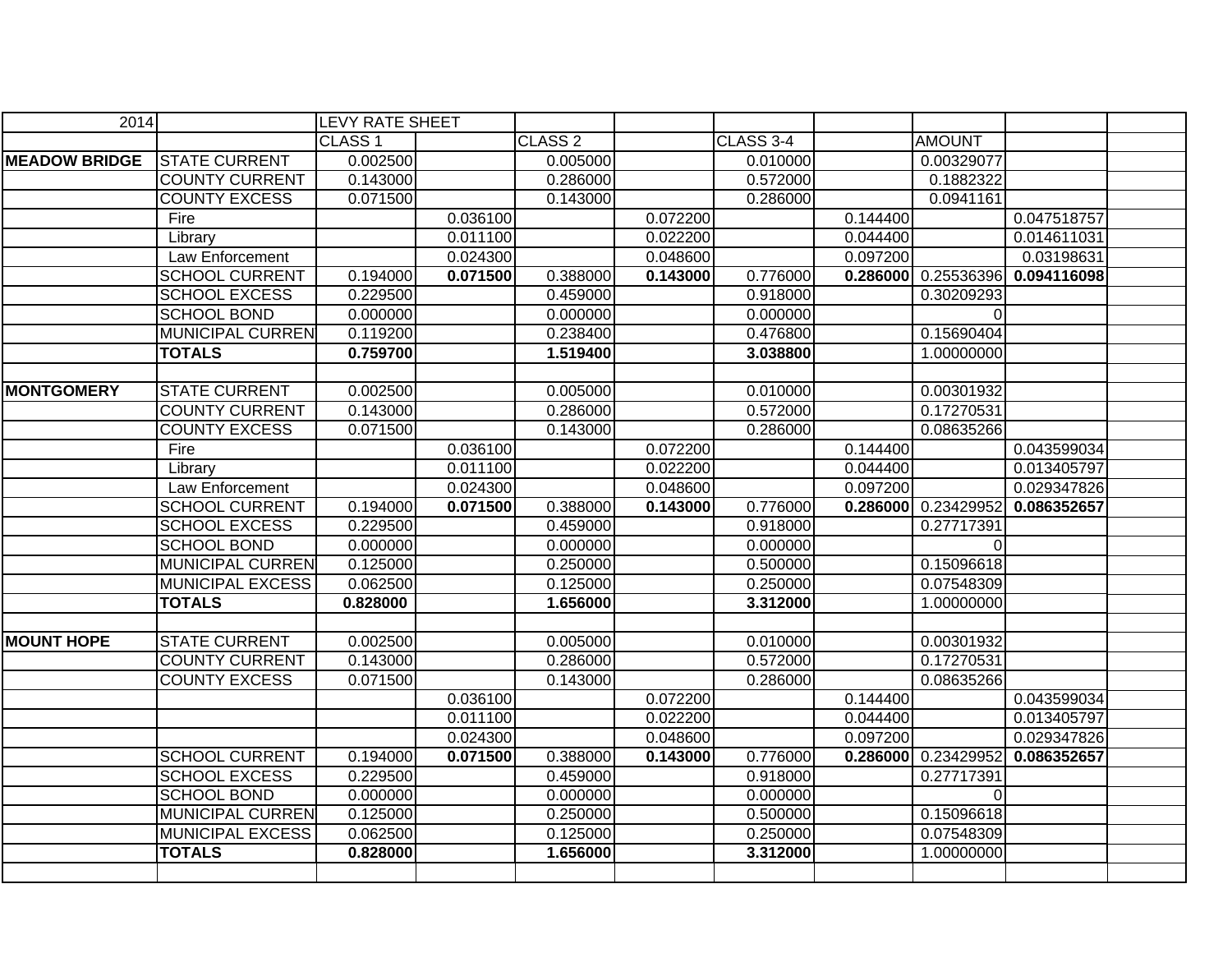| 2014            |                         | <b>LEVY RATE SHEET</b> |          |          |          |          |          |            |             |  |
|-----------------|-------------------------|------------------------|----------|----------|----------|----------|----------|------------|-------------|--|
|                 |                         |                        |          |          |          |          |          |            |             |  |
|                 |                         |                        |          |          |          |          |          |            |             |  |
|                 |                         |                        |          |          |          |          |          |            |             |  |
| <b>OAK HILL</b> | <b>STATE CURRENT</b>    | 0.002500               |          | 0.005000 |          | 0.010000 |          | 0.00327268 |             |  |
|                 | <b>COUNTY CURRENT</b>   | 0.143000               |          | 0.286000 |          | 0.572000 |          | 0.18719728 |             |  |
|                 | <b>COUNTY EXCESS</b>    | 0.071500               |          | 0.143000 |          | 0.286000 |          | 0.09359864 |             |  |
|                 | Fire                    |                        | 0.036100 |          | 0.072200 |          | 0.144400 |            | 0.047257494 |  |
|                 | Library                 |                        | 0.011100 |          | 0.022200 |          | 0.044400 |            | 0.014530698 |  |
|                 | Law Enforcement         |                        | 0.024300 |          | 0.048600 |          | 0.097200 |            | 0.031810446 |  |
|                 | <b>SCHOOL CURRENT</b>   | 0.194000               | 0.071500 | 0.388000 | 0.143000 | 0.776000 | 0.286000 | 0.25395994 | 0.093598639 |  |
|                 | <b>SCHOOL EXCESS</b>    | 0.229500               |          | 0.459000 |          | 0.918000 |          | 0.30043199 |             |  |
|                 | <b>SCHOOL BOND</b>      | 0.000000               |          |          |          | 0.000000 |          | 0          |             |  |
|                 | <b>MUNICIPAL CURREN</b> | 0.123400               |          | 0.246800 |          | 0.493600 |          | 0.16153947 |             |  |
|                 | <b>TOTALS</b>           | 0.763900               |          | 1.527800 |          | 3.055600 |          | 1.00000000 |             |  |
|                 |                         |                        |          |          |          |          |          |            |             |  |
|                 |                         |                        |          |          |          |          |          |            |             |  |
|                 |                         |                        |          |          |          |          |          |            |             |  |
|                 |                         |                        |          |          |          |          |          |            |             |  |
|                 |                         |                        |          |          |          |          |          |            |             |  |
| <b>PAX</b>      | <b>STATE CURRENT</b>    | 0.002500               |          | 0.005000 |          | 0.010000 |          | 0.00326584 |             |  |
|                 | <b>COUNTY CURRENT</b>   | 0.143000               |          | 0.286000 |          | 0.572000 |          | 0.18680601 |             |  |
|                 | <b>COUNTY EXCESS</b>    | 0.071500               |          | 0.143000 |          | 0.286000 |          | 0.09340300 |             |  |
|                 | Fire                    |                        | 0.036100 |          | 0.072200 |          | 0.144400 |            | 0.04715872  |  |
|                 |                         |                        | 0.011100 |          | 0.022200 |          | 0.044400 |            | 0.014500327 |  |
|                 |                         |                        | 0.024300 |          | 0.048600 |          | 0.097200 |            | 0.031743958 |  |
|                 | <b>SCHOOL CURRENT</b>   | 0.194000               | 0.071500 | 0.388000 | 0.143000 | 0.776000 | 0.286000 | 0.25342913 | 0.093403005 |  |
|                 | <b>SCHOOL EXCESS</b>    | 0.229500               |          | 0.459000 |          | 0.918000 |          | 0.29980405 |             |  |
|                 | <b>SCHOOL BOND</b>      | 0.000000               |          | 0.000000 |          | 0.000000 |          | $\Omega$   |             |  |
|                 | <b>MUNICIPAL CURREN</b> | 0.125000               |          | 0.250000 |          | 0.500000 |          | 0.16329197 |             |  |
|                 | <b>TOTALS</b>           | 0.765500               |          | 1.531000 |          | 3.062000 |          | 1.00000000 |             |  |
|                 |                         |                        |          |          |          |          |          |            |             |  |
|                 |                         |                        |          |          |          |          |          |            |             |  |
|                 |                         |                        |          |          |          |          |          |            |             |  |
|                 |                         |                        |          |          |          |          |          |            |             |  |
|                 |                         |                        |          |          |          |          |          |            |             |  |
|                 |                         |                        |          |          |          |          |          |            |             |  |
|                 |                         |                        |          |          |          |          |          |            |             |  |
|                 |                         |                        |          |          |          |          |          |            |             |  |
|                 |                         |                        |          |          |          |          |          |            |             |  |